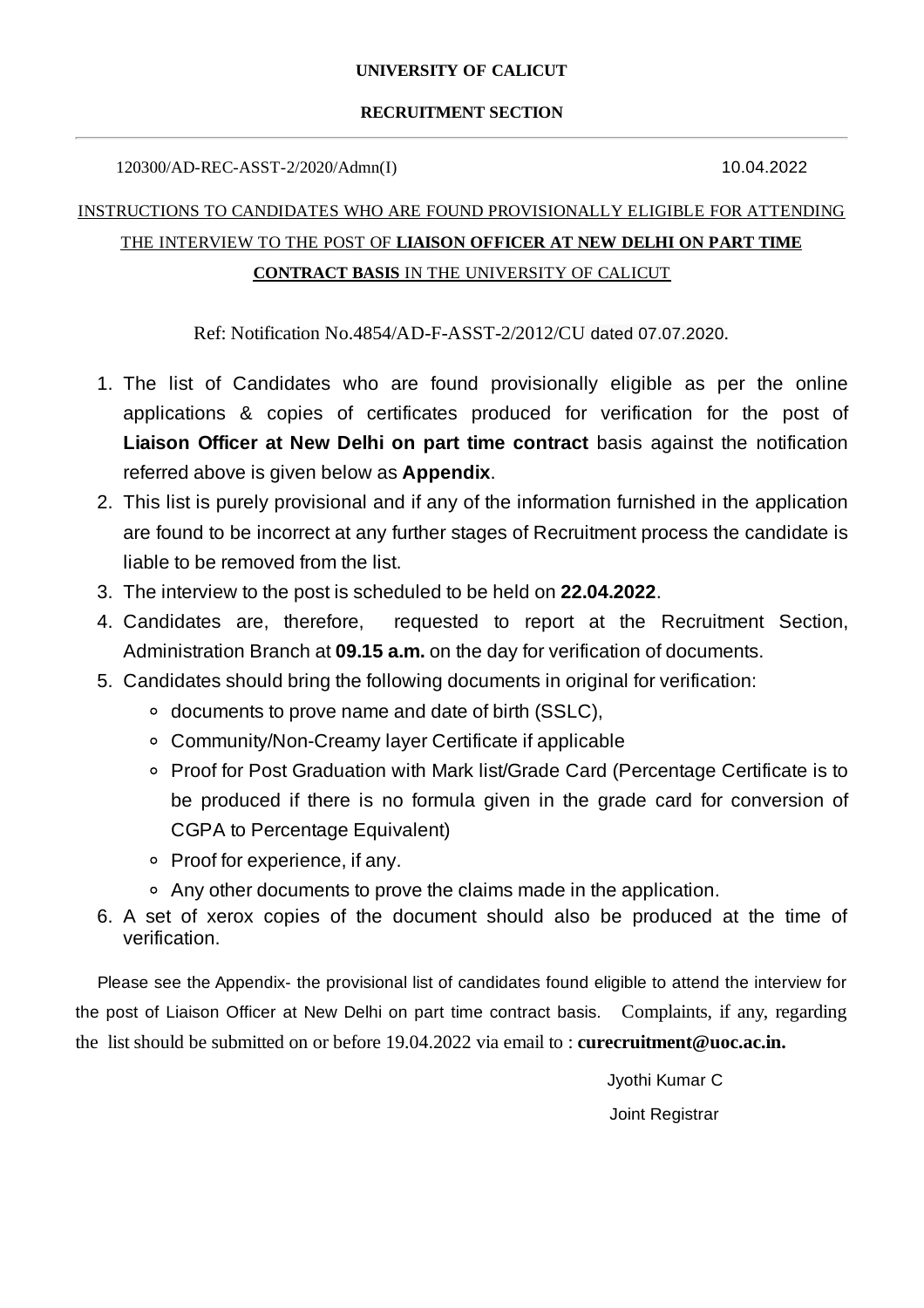# **APPENDIX**

### **PROVISIONAL LIST OF CANDIDATES WHO ARE FOUND ELIGIBLE FOR ATTENDING THE INTERVIEW TO THE POST OF LIAISON OFFICER AT NEW DELHI ON PART TIME CONTRACT BASIS IN THE UNIVERSITY OF CALICUT**

#### **Notification No. 4854/ADFASST2/2012/CU dated 07.07.2020**

| Sl No        | ID         | Name                    | Remarks                                |
|--------------|------------|-------------------------|----------------------------------------|
| $\mathbf{1}$ | 2420000396 | ABDUSSALAM M P          |                                        |
| $\mathbf{2}$ | 2420000310 | ABHILASH KUMAR P P      | Eligible if PG with atleast 50 % marks |
| 3            | 2420000307 | <b>ABHISHEK GAUTAM</b>  |                                        |
| 4            | 2420000430 | <b>ABIN P BABY</b>      |                                        |
| 5            | 2420000454 | <b>AKHOSH SHIVAN</b>    | Eligible if PG with atleast 50 % marks |
| 6            | 2420000386 | <b>ANILA ML</b>         |                                        |
| 7            | 2420000414 | <b>ARATHY L</b>         | Eligible if PG with atleast 50 % marks |
| 8            | 2420000444 | <b>AYANA P P</b>        | Eligible if PG with atleast 50 % marks |
| 9            | 2420000433 | <b>CHRISTEEN DAVIS</b>  | Eligible if PG with atleast 50 % marks |
| 10           | 2420000384 | <b>DEEPNAK</b>          |                                        |
| 11           | 2420000534 | <b>JISHAD BANGALATH</b> |                                        |
| 12           | 2420000319 | <b>KRISHNARAJ B</b>     | Eligible if PG with atleast 50 % marks |
| 13           | 2420000418 | <b>NEHA MARY</b>        |                                        |
| 14           | 2420000431 | NITHIN K KUMAR          | Eligible if PG with atleast 50 % marks |